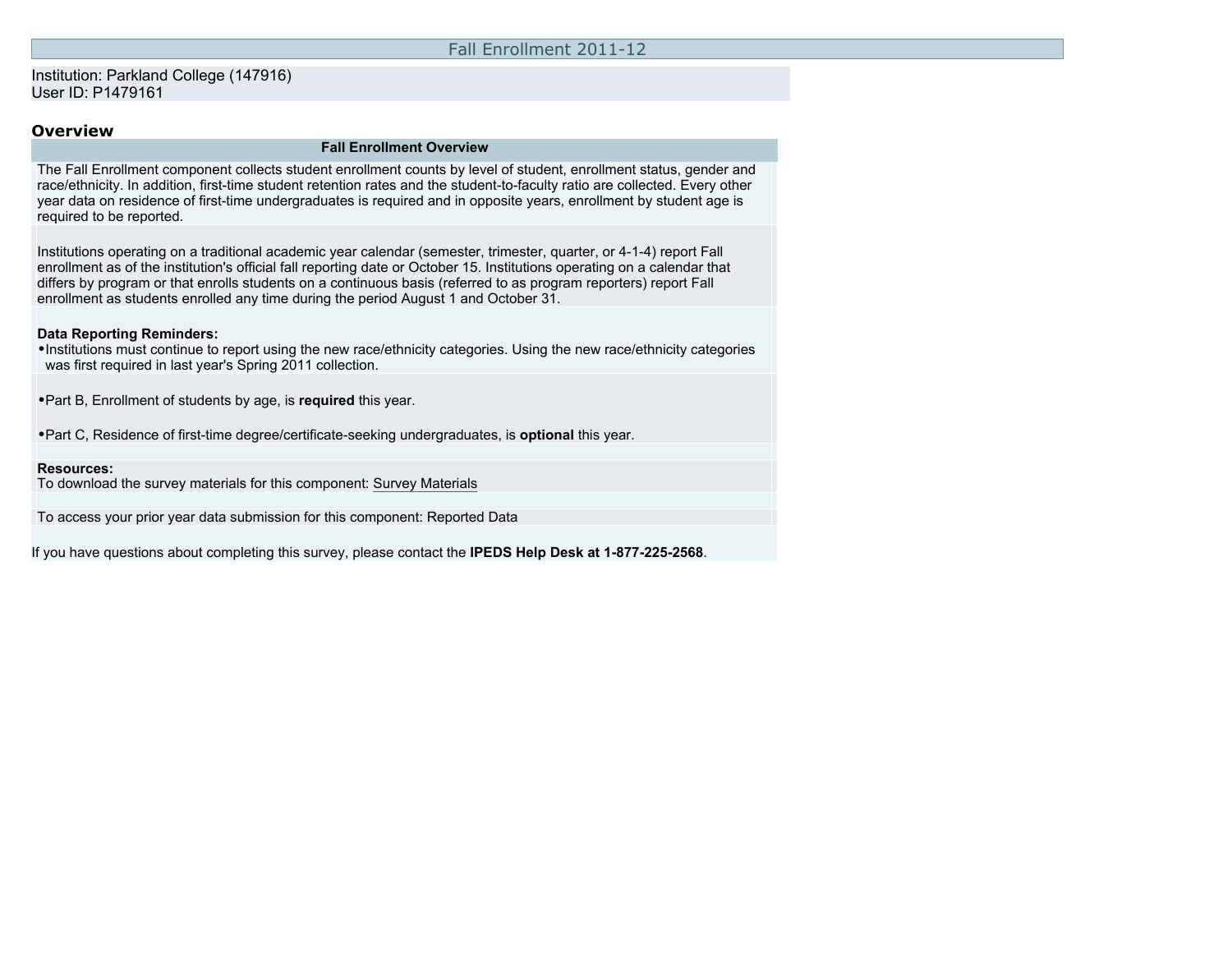Institution: Parkland College (147916) User ID: P1479161

# **Part C Selection**

**Part C (Residence of First-Time Degree/Certificate-Seeking Undergraduates) is optional this year.**

**Do you wish to complete Part C this year?**

**If you select 'Yes', you will be expected to complete the Part C screens.**

**If you select 'No', you will skip Part C.**

Yes, I will complete Part C

No, I will not complete Part C  $\overline{O}$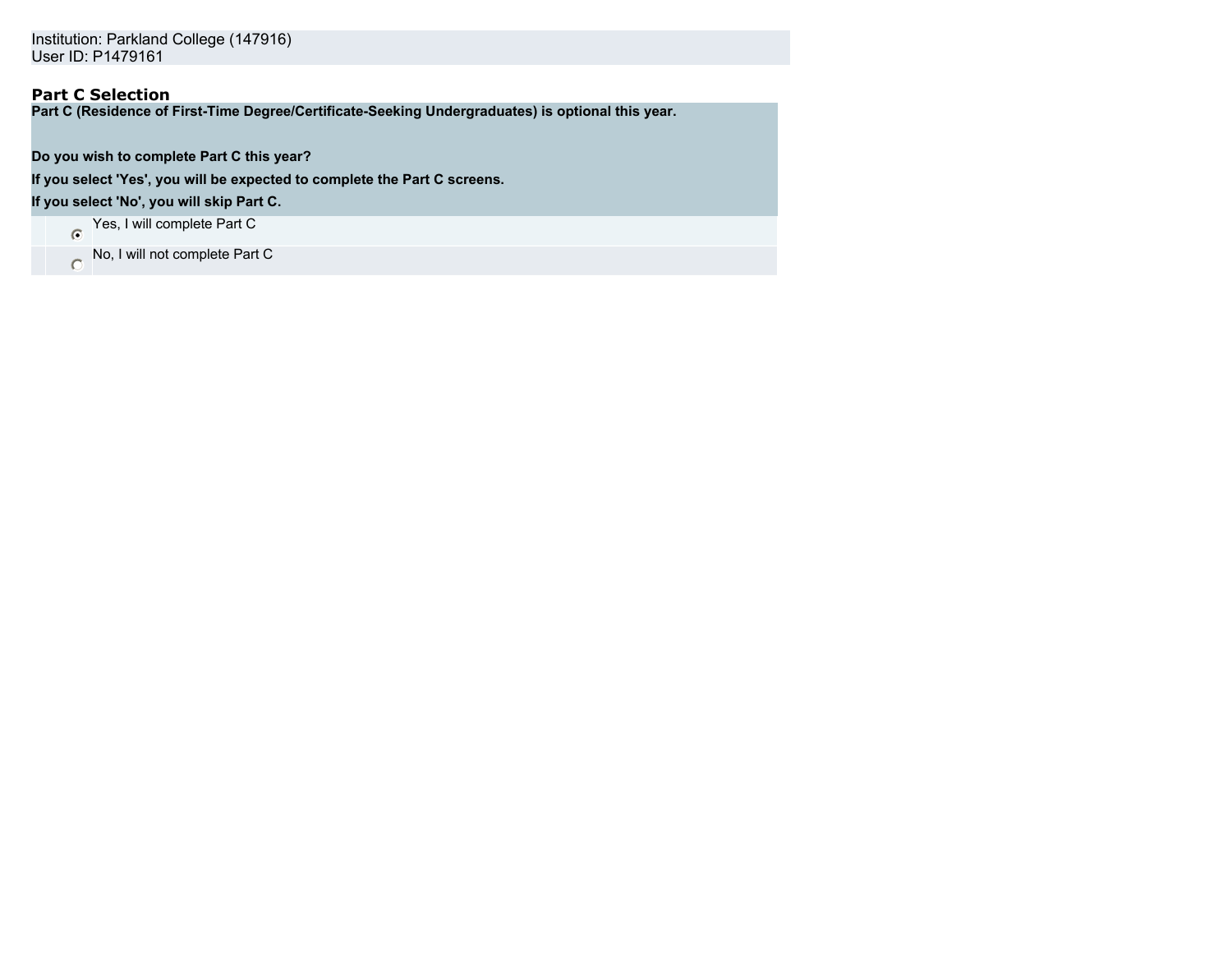# **Part A - Fall Enrollment for Full-Time Undergraduate Students**

**Enrollment as of the institution's official fall reporting date or as of October 15, 2011**

**Full-time Undergraduate Students**

**Race/Ethnicity Reporting Reminder:**

•**Report Hispanic/Latino individuals of any race as Hispanic/Latino**

## •**Report race for non-Hispanic/Latino individuals only**

| <b>Enrolled</b> for                                       |                 | Degree/certificate-seeking |                 |                                      | Non-degree/             | Total,                                 |
|-----------------------------------------------------------|-----------------|----------------------------|-----------------|--------------------------------------|-------------------------|----------------------------------------|
| credit                                                    | First-time      | Transfer-in                | Continuing      | Total degree/certificate-<br>seeking | non-certificate-seeking | full-time<br>undergraduate<br>students |
| <b>Men</b>                                                |                 |                            |                 |                                      |                         |                                        |
| Nonresident<br>alien                                      | $ 0\rangle$     | 1                          | $\sqrt{23}$     | 24                                   |                         | 25                                     |
| Hispanic/Latino                                           | $\overline{23}$ | $\overline{5}$             | $\overline{53}$ | 81                                   |                         | 82                                     |
| American<br>Indian or<br>Alaska Native                    | $\sqrt{2}$      | $\overline{0}$             | $\sqrt{4}$      | 6<br>47                              | 10                      | 6<br>48                                |
| Asian                                                     | $\sqrt{8}$      | $\overline{\mathcal{S}}$   | $\sqrt{36}$     |                                      |                         |                                        |
| <b>Black or</b><br>African<br>American                    | $\overline{91}$ | $\sqrt{16}$                | $\sqrt{118}$    | 225                                  | 9                       | 234                                    |
| Native<br>Hawaiian or<br>Other Pacific<br><b>Islander</b> | $\sqrt{2}$      | $ 0\rangle$                | 1               | 3                                    | $ 0\rangle$             | 3                                      |
| White                                                     | $\sqrt{217}$    | 29                         | $\sqrt{719}$    | 965                                  | 16                      | 981                                    |
| Two or more<br>races                                      | 11              | 0                          | $\boxed{0}$     |                                      | 10                      |                                        |
| Race and<br>ethnicity<br>unknown                          | 120             | $\sqrt{32}$                | 186             | 338                                  | 4                       | 342                                    |
| <b>Total men</b>                                          | 464             | 86                         | 1,140           | 1,690                                | 32                      | 1,722                                  |
| Total men prior<br>year                                   | 573             | 99                         | 1,098           | 1,770                                | 24                      | 1,794                                  |
| Women                                                     |                 |                            |                 |                                      |                         |                                        |
| Nonresident<br>alien                                      | $\boxed{0}$     | $ 0\rangle$                | $\sqrt{18}$     | 18<br>54                             | $ 0\rangle$             | 18<br>64                               |
| Hispanic/Latino                                           | 12              | 5                          | $\overline{37}$ |                                      | 10                      |                                        |
| American<br>Indian or<br><b>Alaska Native</b>             | 2               | 10                         | $\overline{5}$  | 7                                    | 10                      |                                        |
| Asian                                                     | 4               | 1                          | 34              | 39                                   |                         | 40                                     |
|                                                           |                 |                            |                 | 259                                  |                         | 294                                    |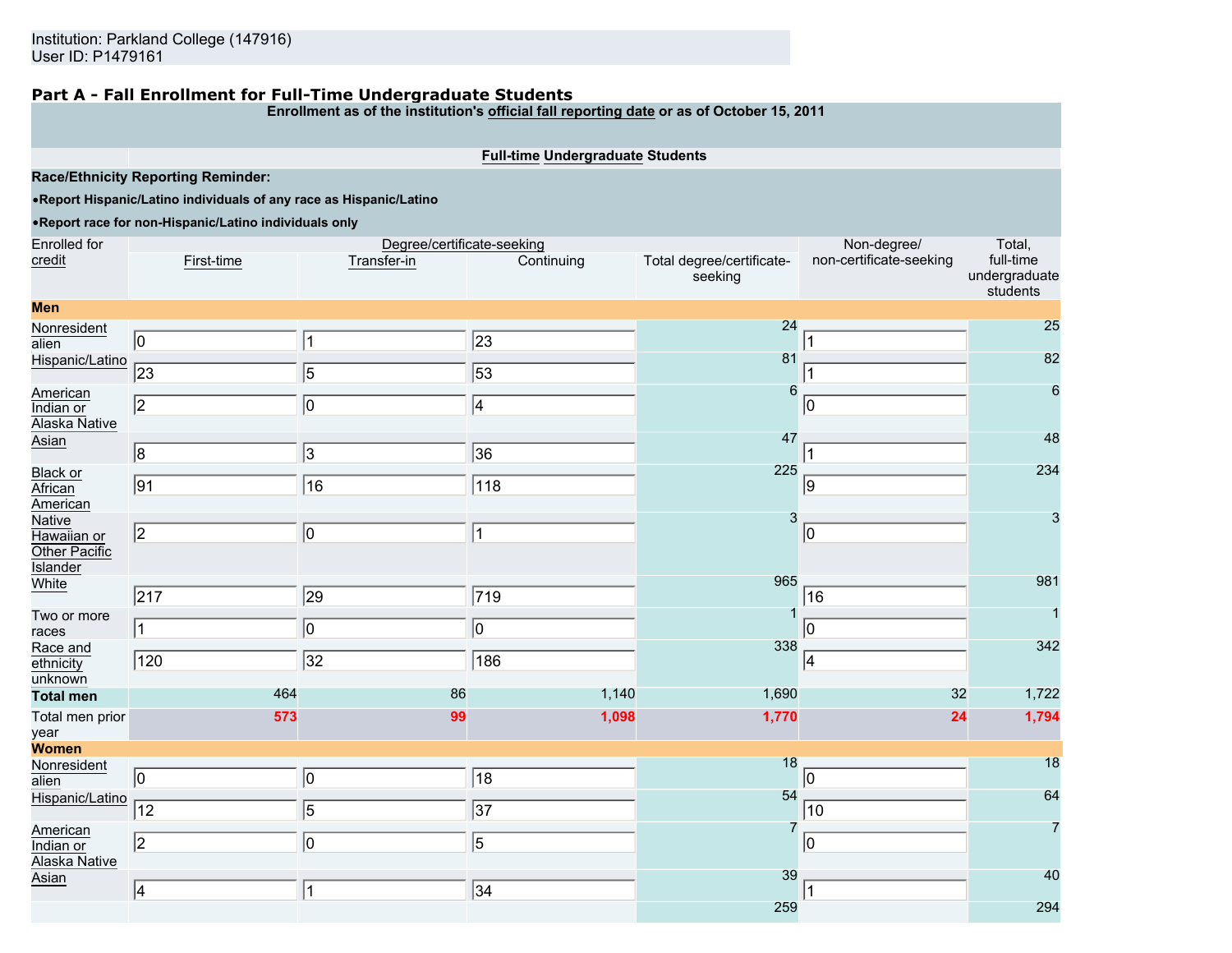| <b>Black or</b><br>African<br>American                    | 69          | 14  | 176   |       | 35          |       |
|-----------------------------------------------------------|-------------|-----|-------|-------|-------------|-------|
| Native<br>Hawaiian or<br>Other Pacific<br><b>Islander</b> | $ 0\rangle$ | 10  |       |       | $ 0\rangle$ |       |
| White                                                     | 122         | 60  | 720   | 902   | 128         | 1,030 |
| Two or more<br>races                                      | 10          | 10  |       |       | 10          |       |
| Race and<br>ethnicity<br>unknown                          | 67          | 15  | 163   | 245   | 10          | 255   |
| <b>Total women</b>                                        | 276         | 95  | 1,155 | 1,526 | 184         | 1,710 |
| Total women<br>prior year                                 | 375         | 94  | 1,052 | 1,521 | 182         | 1,703 |
| <b>Grand total</b><br>(men+women)                         | 740         | 181 | 2,295 | 3,216 | 216         | 3,432 |
| Grand total<br>(men+women)<br>prior year                  | 948         | 193 | 2,150 | 3,291 | 206         | 3,497 |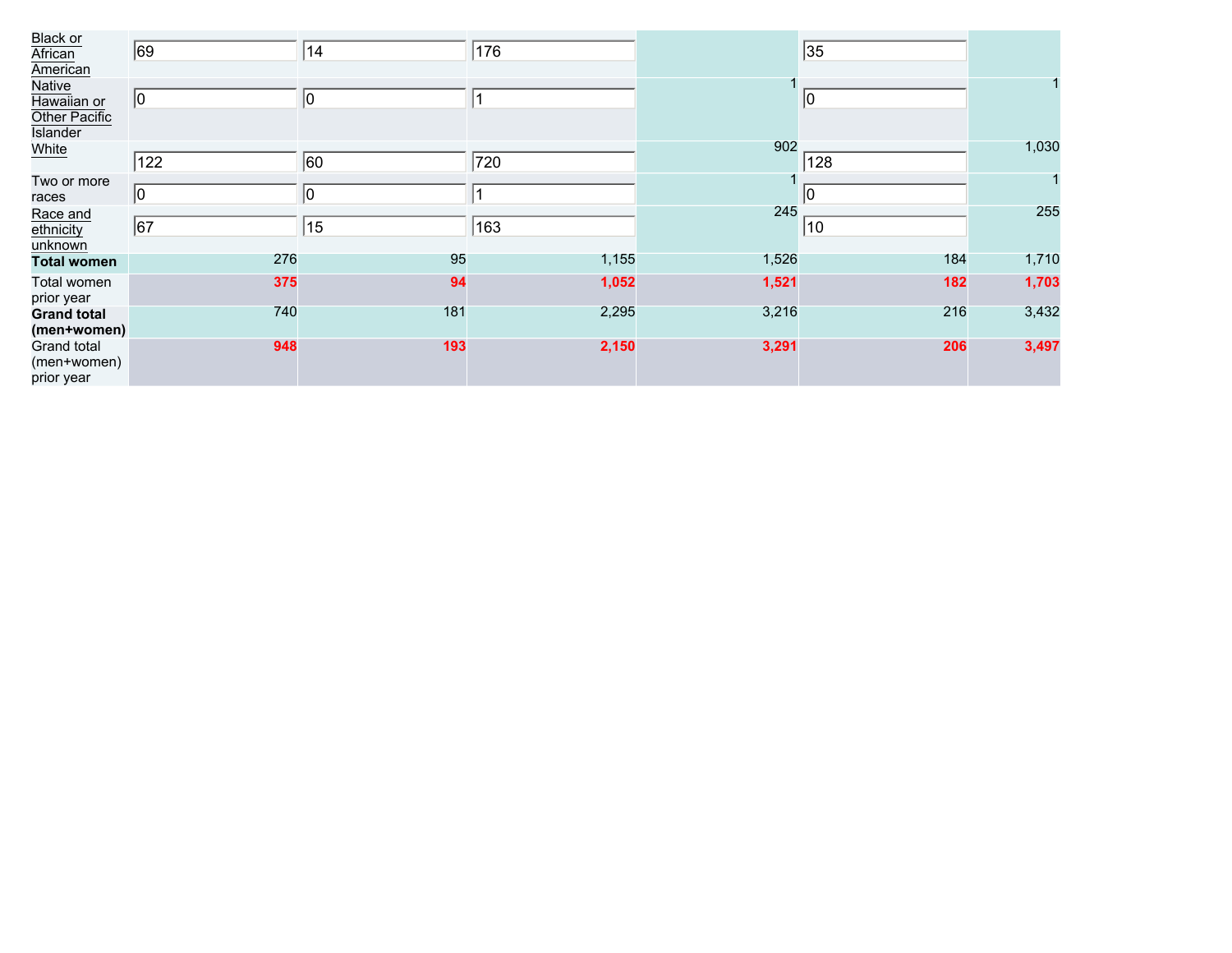## **Part A - Fall Enrollment for Part-time Undergraduate Students**

**Enrollment as of the institution's official fall reporting date or as of October 15, 2011**

**Part-time Undergraduate Students**

**Race/Ethnicity Reporting Reminder:**

•**Report Hispanic/Latino individuals of any race as Hispanic/Latino**

## •**Report race for non-Hispanic/Latino individuals only**

| <b>Enrolled</b> for                                       |                 | Degree/certificate-seeking |                 |                                      | Non-degree/             | Total,                                 |
|-----------------------------------------------------------|-----------------|----------------------------|-----------------|--------------------------------------|-------------------------|----------------------------------------|
| credit                                                    | First-time      | Transfer-in                | Continuing      | Total degree/certificate-<br>seeking | non-certificate-seeking | part-time<br>undergraduate<br>students |
| <b>Men</b>                                                |                 |                            |                 |                                      |                         |                                        |
| Nonresident<br>alien                                      | $\boxed{0}$     | $ 0\rangle$                | $\sqrt{25}$     | 25                                   |                         | 26                                     |
| Hispanic/Latino                                           | $\overline{18}$ | 4                          | $\sqrt{83}$     | 105                                  | 18                      | 123                                    |
| American<br>Indian or<br>Alaska Native                    | $\sqrt{3}$      | $\vert$ 1                  | $\sqrt{8}$      | 12                                   | $\overline{2}$          | 14                                     |
| Asian                                                     | $\sqrt{6}$      | 3                          | $\sqrt{47}$     | 56                                   | 16                      | 72                                     |
| Black or<br>African<br>American                           | 134             | $\overline{15}$            | 208             | 357                                  | 32                      | 389                                    |
| Native<br>Hawaiian or<br>Other Pacific<br><b>Islander</b> | $\boxed{0}$     | $ 0\rangle$                | $\sqrt{2}$      | $\overline{2}$                       | 1                       | 3                                      |
| White                                                     | $\sqrt{108}$    | $\overline{37}$            | 1,056           | 1,201                                | 165                     | 1,366                                  |
| Two or more<br>races                                      | $ 0\rangle$     | 0                          | 4               | 4                                    |                         | 5                                      |
| Race and<br>ethnicity<br>unknown                          | 78              | 14                         | 409             | 501                                  | 88                      | 589                                    |
| <b>Total men</b>                                          | $\bigcirc$ 347  | 74                         | 1,842           | 2,263                                | 324                     | 2,587                                  |
| Total men prior<br>year                                   | 864             | 82                         | 1,711           | 2,657                                | 211                     | 2,868                                  |
| <b>Women</b>                                              |                 |                            |                 |                                      |                         |                                        |
| Nonresident<br>alien                                      | $ 0\rangle$     | $ 0\rangle$                | $\sqrt{23}$     | 23                                   | 8                       | 31                                     |
| Hispanic/Latino                                           | 14              | $\overline{2}$             | $\overline{88}$ | 104                                  | 22                      | 126                                    |
| American<br>Indian or<br>Alaska Native                    | 3               | O                          | $\overline{11}$ | 14                                   | 4                       | 18                                     |
| Asian                                                     | $\sqrt{3}$      | 3                          | 86              | 92                                   | 33                      | 125                                    |
|                                                           |                 |                            |                 | 412                                  |                         | 502                                    |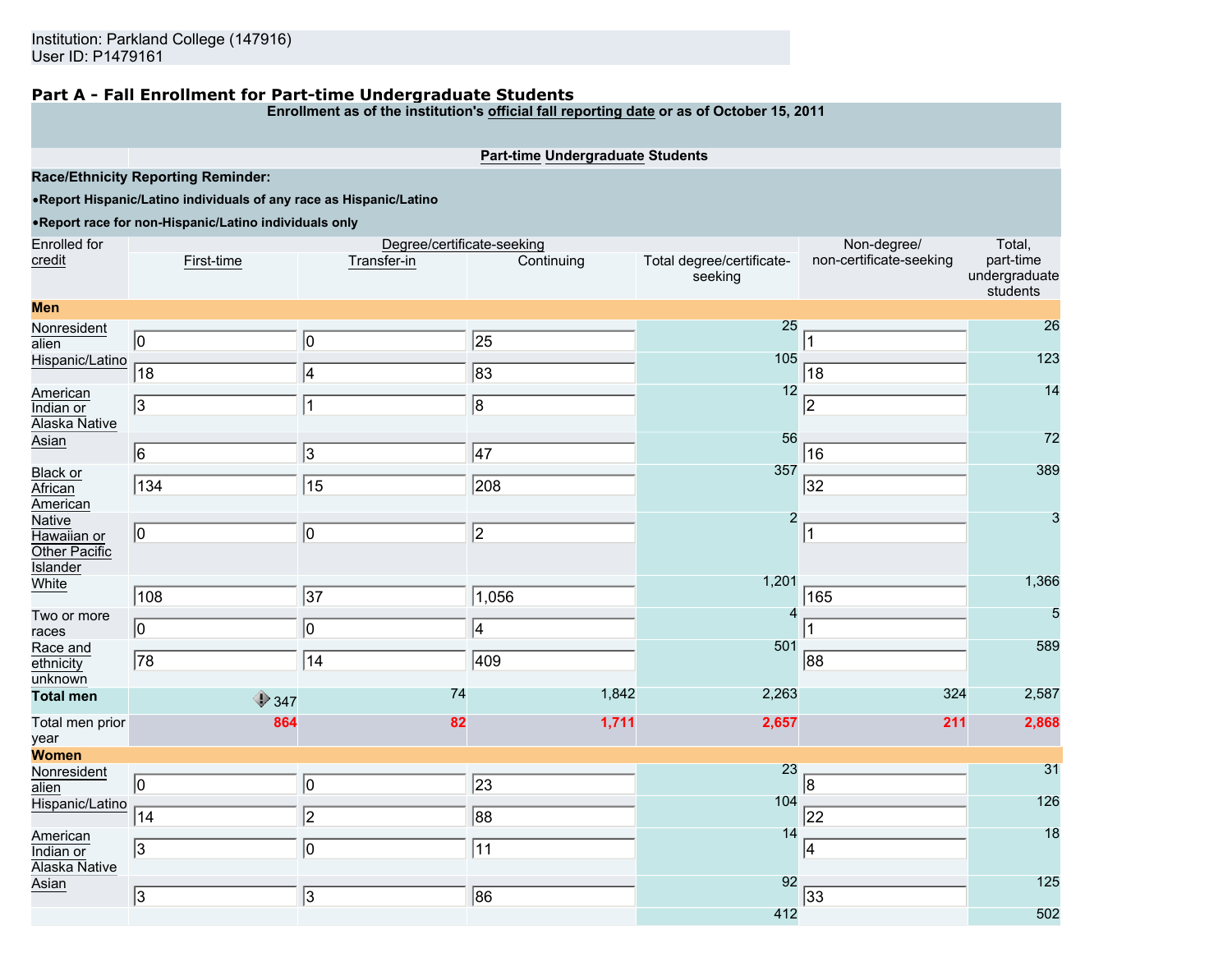| <b>Black or</b><br>African<br>American   | 83             | 15           | 314   |       | 90    |       |
|------------------------------------------|----------------|--------------|-------|-------|-------|-------|
| Native<br>Hawaiian or<br>Other Pacific   | $\vert$ 1      | $ 0\rangle$  |       | 2     | 2     | 4     |
| <b>Islander</b><br>White                 | 94             | 65           | 1,371 | 1,530 | 452   | 1,982 |
| Two or more<br>races                     | $ 0\rangle$    | $ 0\rangle$  |       |       | 10    |       |
| Race and<br>ethnicity<br>unknown         | 60             | $ 13\rangle$ | 341   | 414   | 146   | 560   |
| <b>Total women</b>                       | $\bigcirc$ 258 | 98           | 2,236 | 2,592 | 757   | 3,349 |
| Total women<br>prior year                | 672            | 90           | 2,054 | 2,816 | 534   | 3,350 |
| <b>Grand total</b><br>(men+women)        | 605            | 172          | 4,078 | 4,855 | 1,081 | 5,936 |
| Grand total<br>(men+women)<br>prior year | 1,536          | 172          | 3,765 | 5,473 | 745   | 6,218 |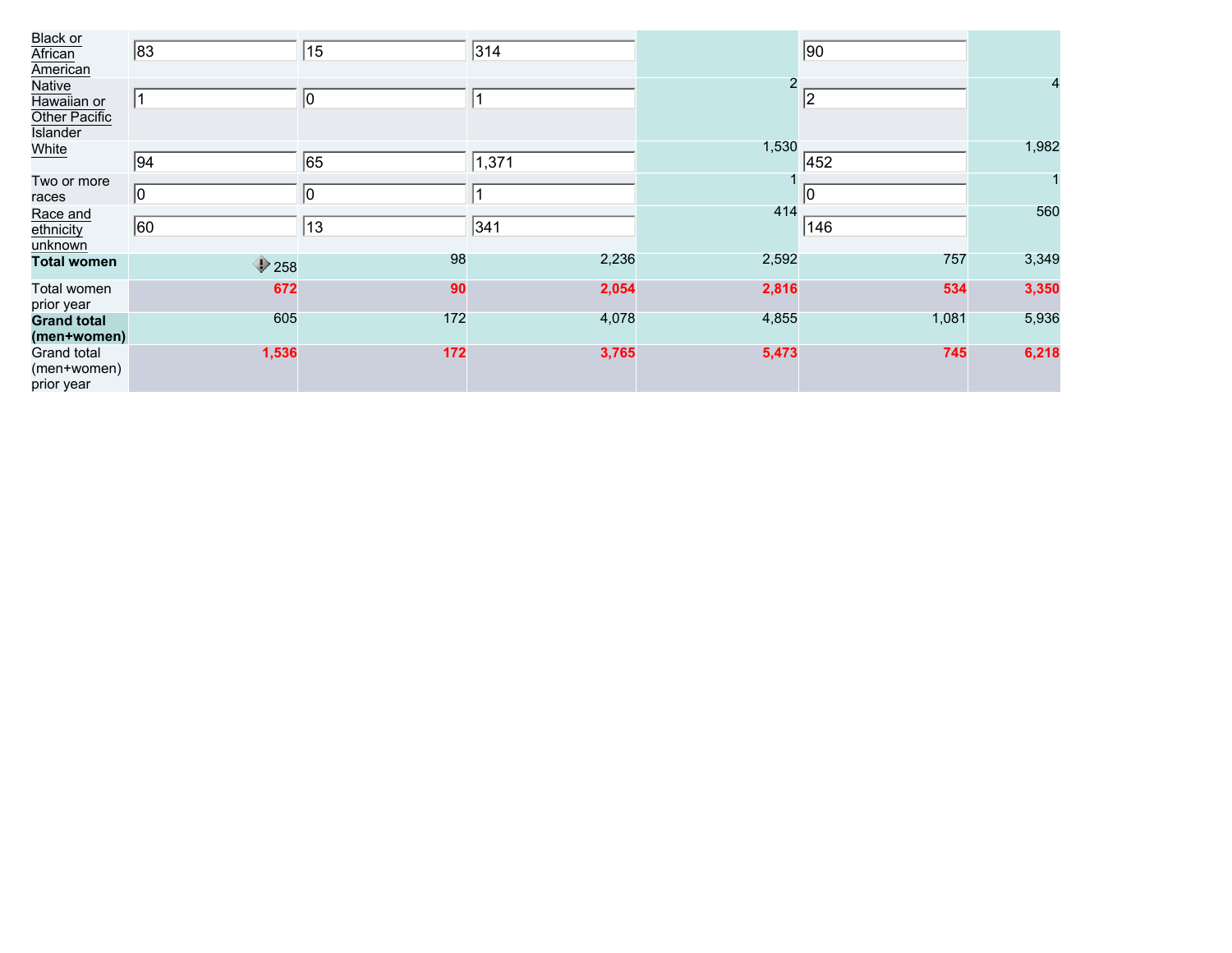# **Part A - Fall Enrollment Summary**

| <b>Fall Enrollment Summary</b>            |                             |                             |                              |  |  |  |  |
|-------------------------------------------|-----------------------------|-----------------------------|------------------------------|--|--|--|--|
| Students enrolled for credit              | Total full-time<br>students | Total part-time<br>students | Grand total,<br>all students |  |  |  |  |
| Men                                       |                             |                             |                              |  |  |  |  |
| Nonresident alien                         | 25                          | 26                          | 51                           |  |  |  |  |
| Hispanic/Latino                           | 82                          | 123                         | 205                          |  |  |  |  |
| American Indian or Alaska Native          | 6                           | 14                          | 20                           |  |  |  |  |
| Asian                                     | 48                          | 72                          | 120                          |  |  |  |  |
| Black or African American                 | 234                         | 389                         | 623                          |  |  |  |  |
| Native Hawaiian or Other Pacific Islander | 3                           | 3                           | 6                            |  |  |  |  |
| White                                     | 981                         | 1,366                       | 2,347                        |  |  |  |  |
| Two or more races                         |                             | 5                           | 6                            |  |  |  |  |
| Race and ethnicity unknown                | 342                         | 589                         | 931                          |  |  |  |  |
| <b>Total men</b>                          | 1,722                       | 2,587                       | 4,309                        |  |  |  |  |
| Women                                     |                             |                             |                              |  |  |  |  |
| Nonresident alien                         | 18                          | 31                          | 49                           |  |  |  |  |
| Hispanic/Latino                           | 64                          | 126                         | 190                          |  |  |  |  |
| American Indian or Alaska Native          |                             | 18                          | 25                           |  |  |  |  |
| Asian                                     | 40                          | 125                         | 165                          |  |  |  |  |
| Black or African American                 | 294                         | 502                         | 796                          |  |  |  |  |
| Native Hawaiian or Other Pacific Islander |                             | 4                           | 5                            |  |  |  |  |
| White                                     | 1,030                       | 1,982                       | 3,012                        |  |  |  |  |
| Two or more races                         |                             |                             | 2                            |  |  |  |  |
| Race and ethnicity unknown                | 255                         | 560                         | 815                          |  |  |  |  |
| Total women                               | 1,710                       | 3,349                       | 5,059                        |  |  |  |  |
| <b>Grand Total (men+women)</b>            | 3,432                       | 5,936                       | 9,368                        |  |  |  |  |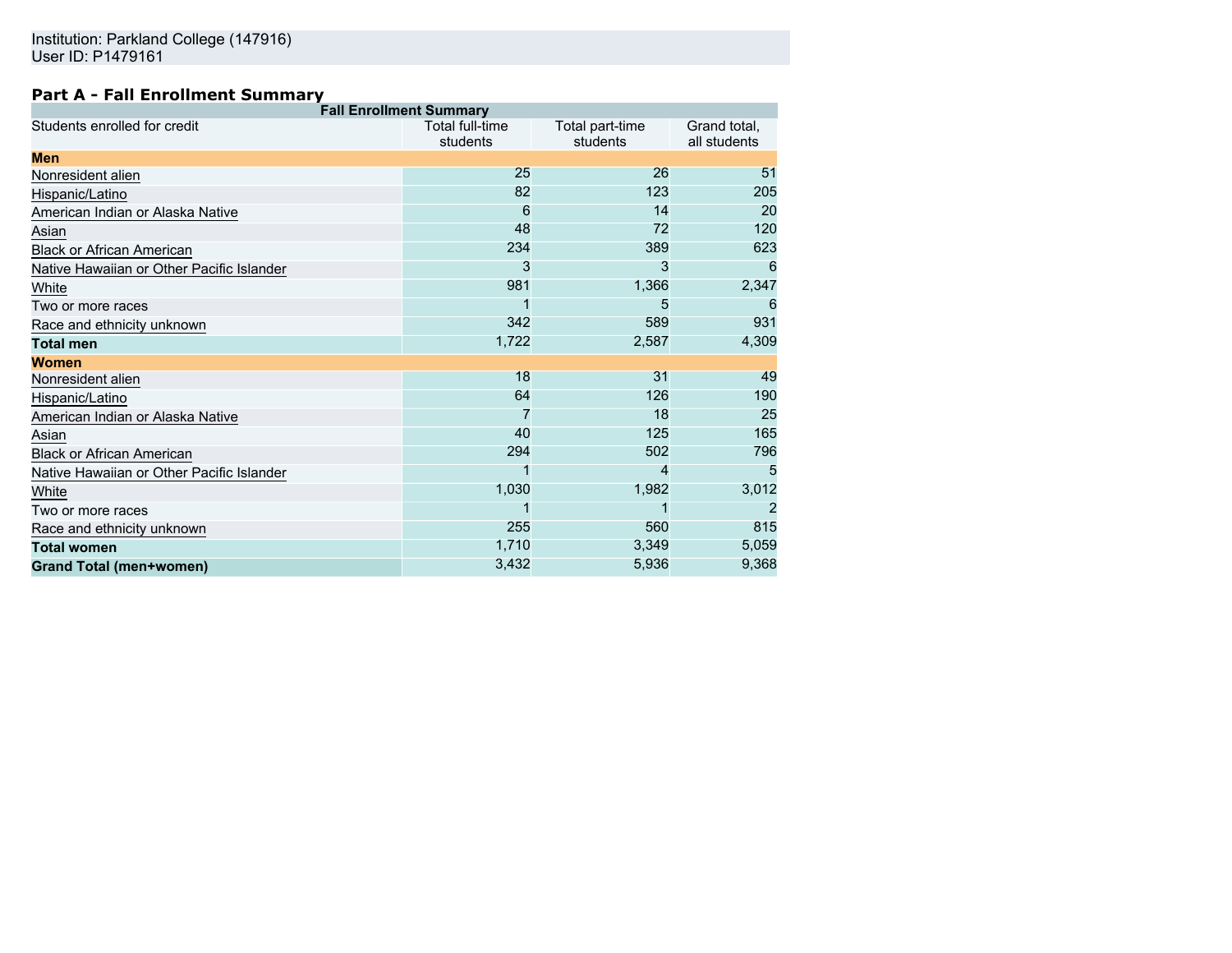## **Part B: Fall Enrollment by Age and Gender for Full-time Undergraduate Students Enrollment as of the institution's official fall reporting date or as of October 15, 2011**

| Age                                                  | <b>Full-time Undergraduate Students</b> |             |  |  |
|------------------------------------------------------|-----------------------------------------|-------------|--|--|
|                                                      | Men                                     | Women       |  |  |
| Under 18                                             | 16                                      | 9           |  |  |
| 18-19                                                | 782                                     | 761         |  |  |
| $20 - 21$                                            | 403                                     | 370         |  |  |
| $22 - 24$                                            | 193                                     | 211         |  |  |
| 25-29                                                | 174                                     | 151         |  |  |
| 30-34                                                | 66                                      | 91          |  |  |
| 35-39                                                | 45                                      | 44          |  |  |
| 40-49                                                | 22                                      | 56          |  |  |
| 50-64                                                | $\overline{21}$                         | 17          |  |  |
| 65 and over                                          | 0                                       | 10          |  |  |
| Age unknown/unreported                               | 0                                       | $\mathbf 0$ |  |  |
| Total full-time undergraduate students (from part A) | 1,722                                   | 1,710       |  |  |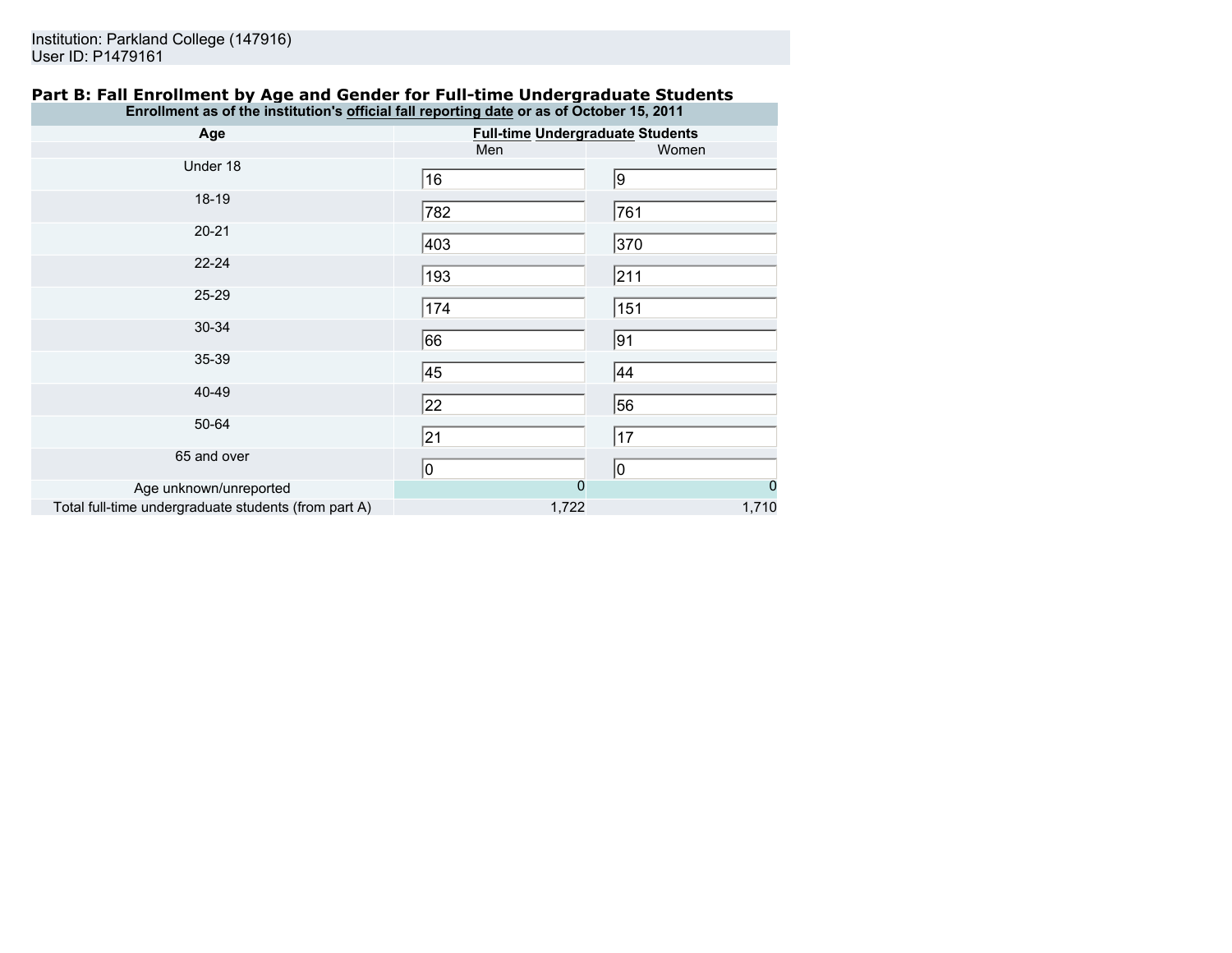## **Part B - Fall Enrollment by Age and Gender for Part-time Undergraduate Students Enrollment as of the institution's official fall reporting date or as of October 15, 2011**

| Age                                                  | <b>Part-time Undergraduate Students</b> |       |  |  |
|------------------------------------------------------|-----------------------------------------|-------|--|--|
|                                                      | Men                                     | Women |  |  |
| Under 18                                             | 431                                     | 405   |  |  |
| 18-19                                                | 511                                     | 556   |  |  |
| $20 - 21$                                            | 436                                     | 501   |  |  |
| $22 - 24$                                            | 342                                     | 404   |  |  |
| 25-29                                                | 311                                     | 464   |  |  |
| 30-34                                                | 190                                     | 309   |  |  |
| 35-39                                                | 138                                     | 219   |  |  |
| 40-49                                                | 128                                     | 275   |  |  |
| 50-64                                                | 75                                      | 180   |  |  |
| 65 and over                                          | 21                                      | 33    |  |  |
| Age unknown/unreported                               | 4                                       | 3     |  |  |
| Total part-time undergraduate students (from part A) | 2,587                                   | 3,349 |  |  |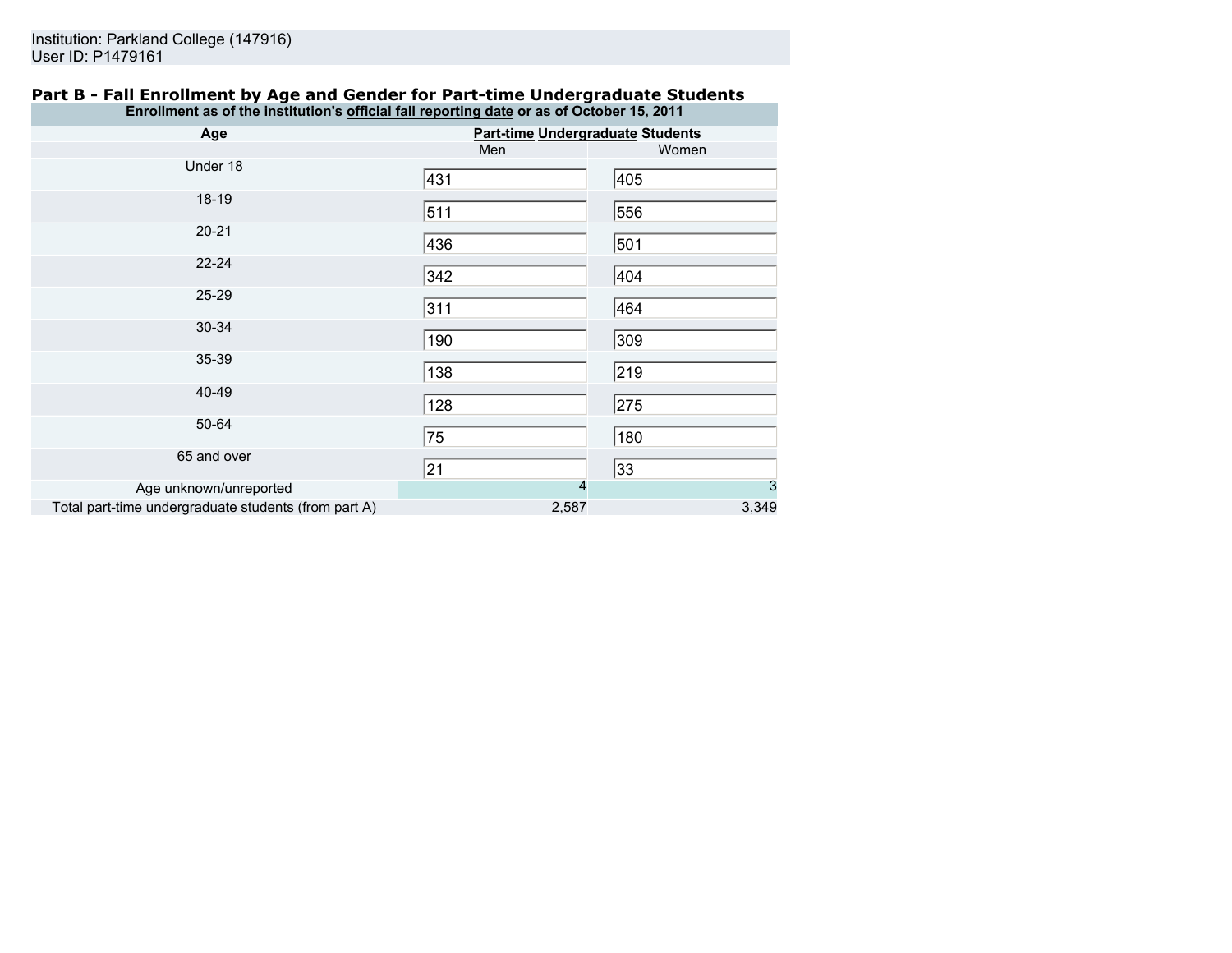# **Part C - Screening Question**

**Did any of your first-time degree/certificate-seeking undergraduate students (reported in Part A) enroll within 12**

## **months of graduating high school or receiving their GED?**

Yes, we have first-time students who enrolled within 12 months of their high school graduation.

No, we do not have any first-time students who enrolled within 12 months of their high school graduation.  $\circ$ 

**You may use the space below to provide context for the data you've reported above.**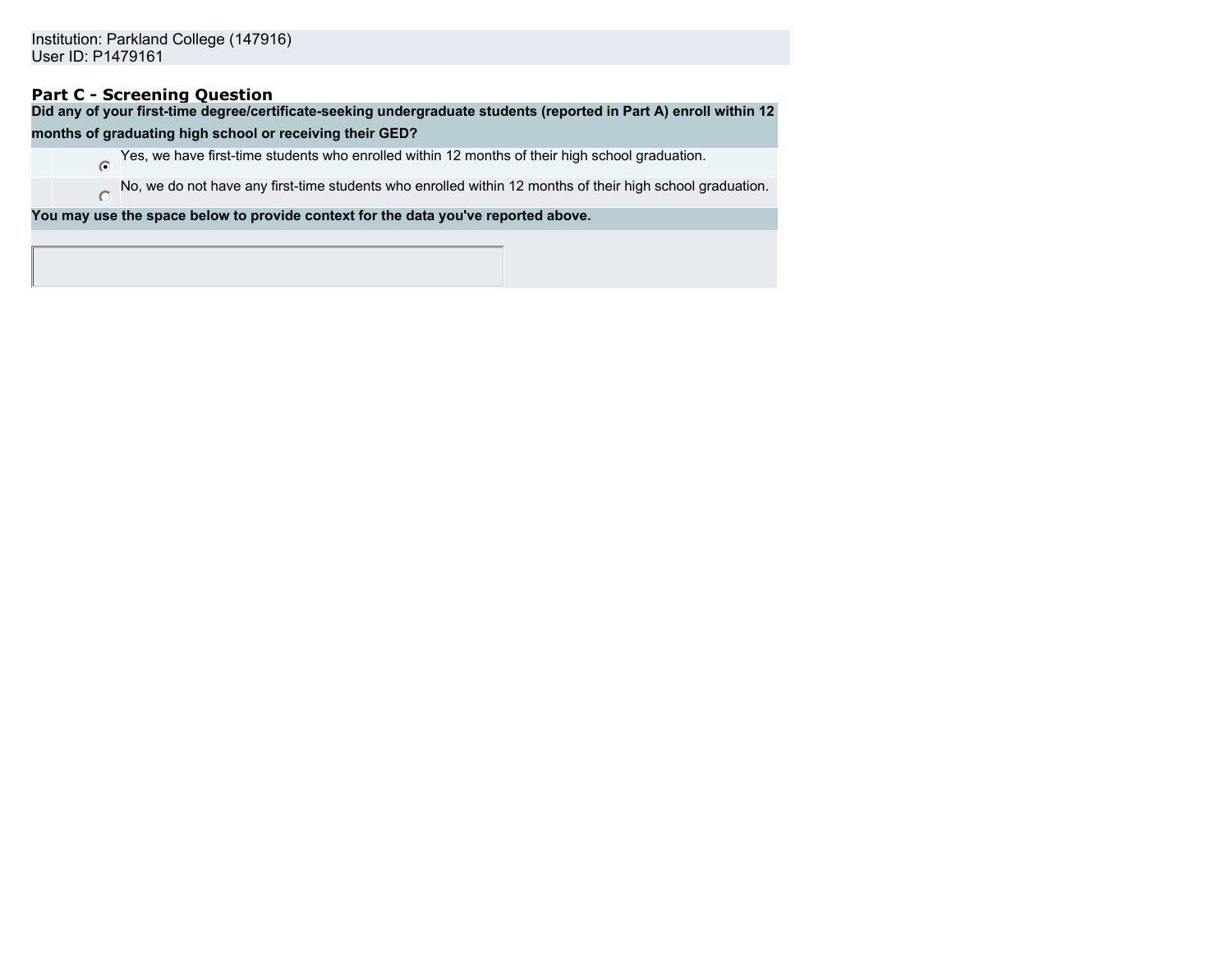## **Part C - Residence of First-time Undergraduates NOTE: These data are optional this year.**

|                                                       |           | Enrollment as of the institution's official fall reporting date or as of October 15, 2011 |                                                                                                                               |
|-------------------------------------------------------|-----------|-------------------------------------------------------------------------------------------|-------------------------------------------------------------------------------------------------------------------------------|
| State of residence when student<br>was first admitted | FIPS Code | Total first-time<br>degree/certificate-seeking<br>undergraduates<br>(1)                   | Of students in column 1, those<br>who enrolled within 12 months<br>of high school graduation<br>or receiving their GED<br>(2) |
| Alabama                                               | 01        |                                                                                           |                                                                                                                               |
| Alaska                                                | 02        |                                                                                           |                                                                                                                               |
| Arizona                                               | 04        |                                                                                           |                                                                                                                               |
| Arkansas                                              | 05        |                                                                                           |                                                                                                                               |
| California                                            | 06        | 3                                                                                         | 1                                                                                                                             |
| Colorado                                              | 08        | $\mathbf{1}$                                                                              | 1                                                                                                                             |
| Connecticut                                           | 09        |                                                                                           |                                                                                                                               |
| Delaware                                              | 10        |                                                                                           |                                                                                                                               |
| District of Columbia                                  | 11        |                                                                                           |                                                                                                                               |
| Florida                                               | 12        | 1                                                                                         | 1                                                                                                                             |
| Georgia                                               | 13        |                                                                                           |                                                                                                                               |
| Hawaii                                                | 15        |                                                                                           |                                                                                                                               |
| Idaho                                                 | 16        |                                                                                           |                                                                                                                               |
| Illinois                                              | 17        | 1,257                                                                                     | 676                                                                                                                           |
| Indiana                                               | 18        | 13                                                                                        | 8                                                                                                                             |
| lowa                                                  | 19        | 2                                                                                         | 1                                                                                                                             |
| Kansas                                                | 20        |                                                                                           |                                                                                                                               |
| Kentucky                                              | 21        |                                                                                           |                                                                                                                               |
| Louisiana                                             | 22        |                                                                                           |                                                                                                                               |
| Maine                                                 | 23        |                                                                                           |                                                                                                                               |
|                                                       |           |                                                                                           |                                                                                                                               |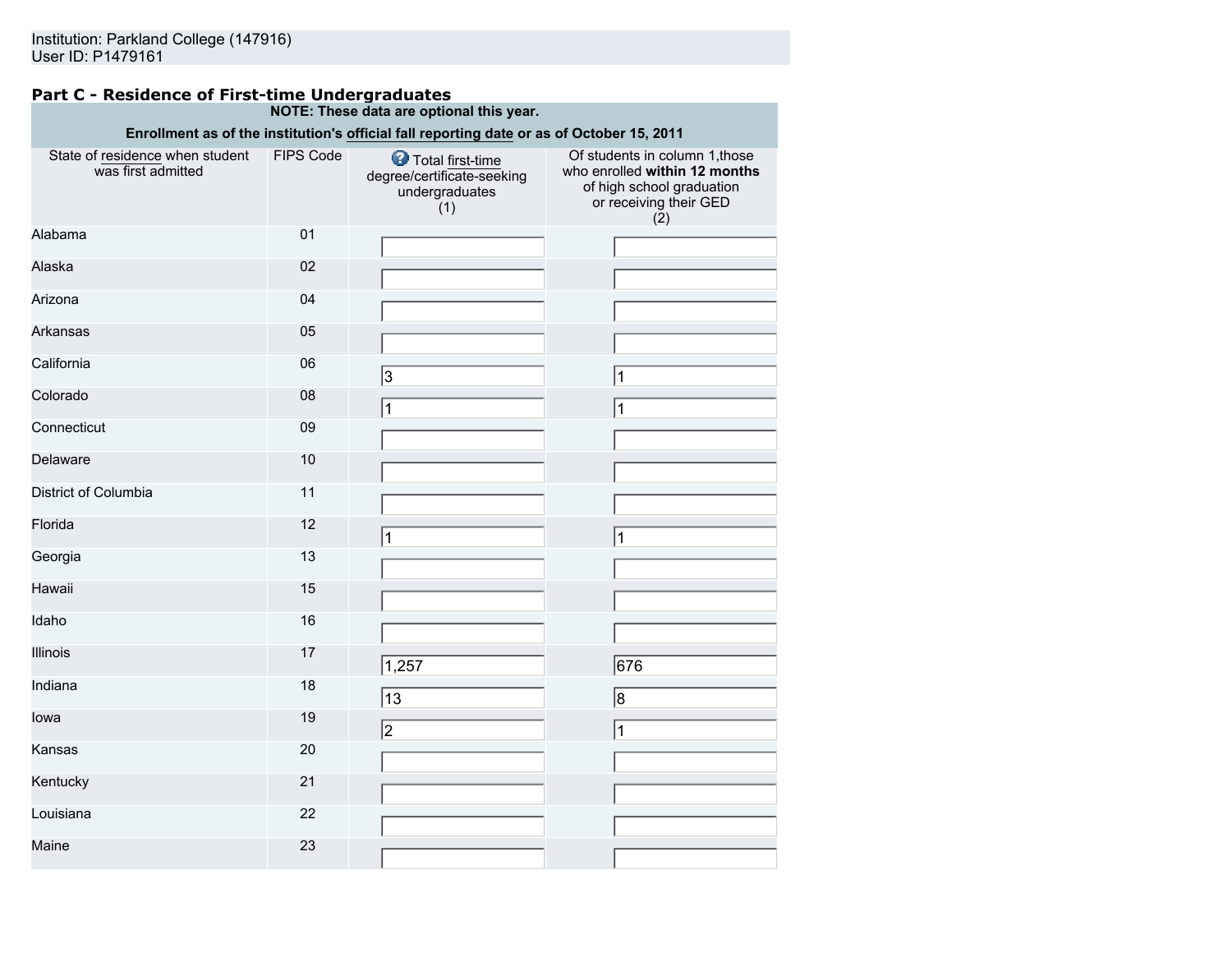## **Part C - Residence of First-time Undergraduates NOTE: These data are optional this year.**

| Enrollment as of the institution's official fall reporting date or as of October 15, 2011 |                  |                                                                         |                                                                                                                               |  |  |  |
|-------------------------------------------------------------------------------------------|------------------|-------------------------------------------------------------------------|-------------------------------------------------------------------------------------------------------------------------------|--|--|--|
| State of residence when student<br>was first admitted                                     | <b>FIPS Code</b> | Total first-time<br>degree/certificate-seeking<br>undergraduates<br>(1) | Of students in column 1, those<br>who enrolled within 12 months<br>of high school graduation<br>or receiving their GED<br>(2) |  |  |  |
| Maryland                                                                                  | 24               | 2                                                                       | $\vert$ 1                                                                                                                     |  |  |  |
| Massachusetts                                                                             | 25               |                                                                         |                                                                                                                               |  |  |  |
| Michigan                                                                                  | 26               | 8                                                                       | 10                                                                                                                            |  |  |  |
| Minnesota                                                                                 | 27               |                                                                         |                                                                                                                               |  |  |  |
| Mississippi                                                                               | 28               |                                                                         |                                                                                                                               |  |  |  |
| Missouri                                                                                  | 29               | 2                                                                       | 1                                                                                                                             |  |  |  |
| Montana                                                                                   | 30               |                                                                         |                                                                                                                               |  |  |  |
| Nebraska                                                                                  | 31               |                                                                         |                                                                                                                               |  |  |  |
| Nevada                                                                                    | 32               |                                                                         |                                                                                                                               |  |  |  |
| New Hampshire                                                                             | 33               |                                                                         |                                                                                                                               |  |  |  |
| New Jersey                                                                                | 34               |                                                                         | 0                                                                                                                             |  |  |  |
| <b>New Mexico</b>                                                                         | 35               |                                                                         |                                                                                                                               |  |  |  |
| New York                                                                                  | 36               | 1                                                                       | $\vert$ 1                                                                                                                     |  |  |  |
| North Carolina                                                                            | 37               | 3                                                                       | 1                                                                                                                             |  |  |  |
| North Dakota                                                                              | 38               |                                                                         |                                                                                                                               |  |  |  |
| Ohio                                                                                      | 39               | 2                                                                       | 1                                                                                                                             |  |  |  |
| Oklahoma                                                                                  | 40               |                                                                         |                                                                                                                               |  |  |  |
| Oregon                                                                                    | 41               |                                                                         |                                                                                                                               |  |  |  |
| Pennsylvania                                                                              | 42               |                                                                         |                                                                                                                               |  |  |  |
| Rhode Island                                                                              | 44               |                                                                         |                                                                                                                               |  |  |  |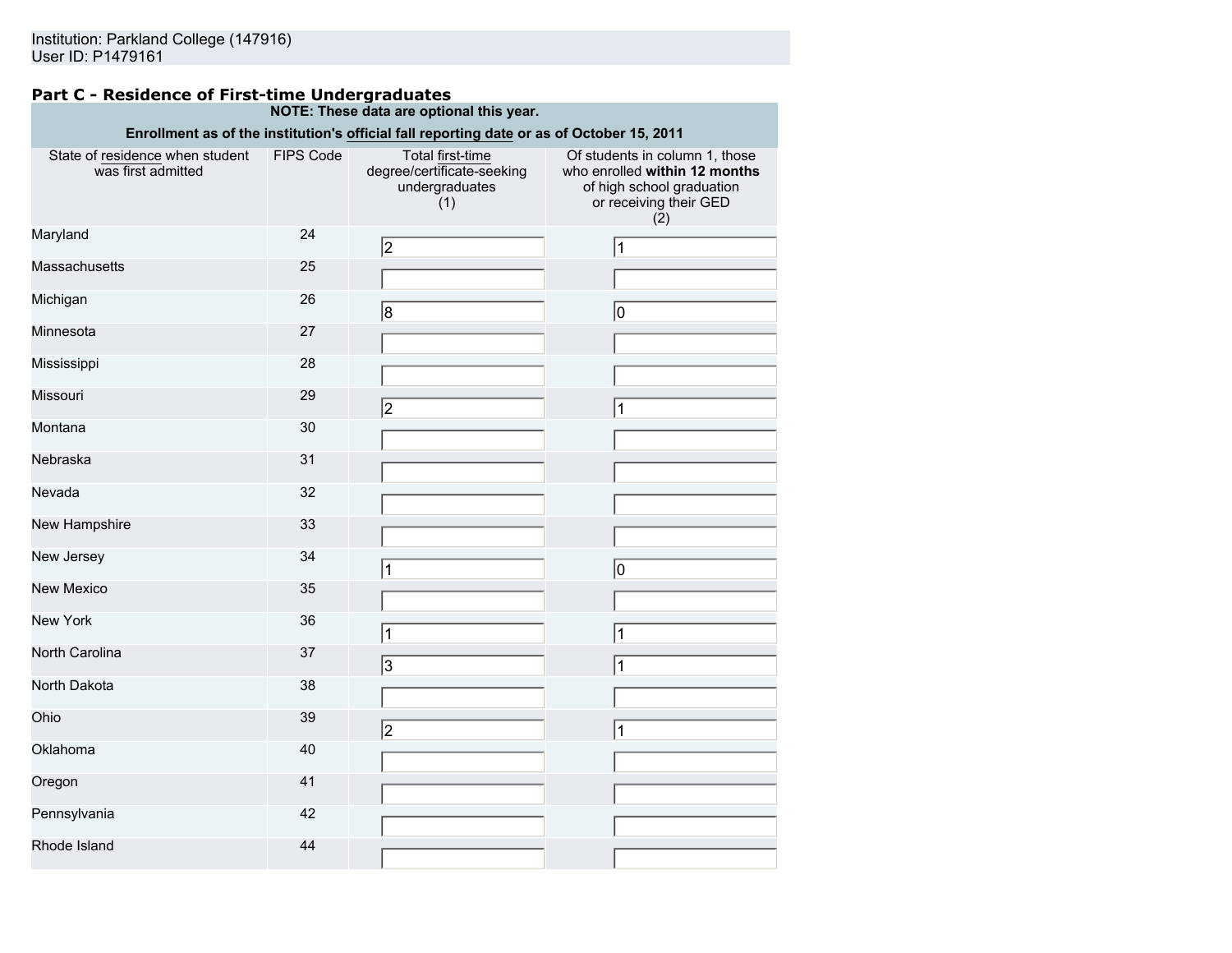#### **Part C - Residence of First-time Undergraduates NOTE: These data are optional this year.**

|                                                       |             |                                                                              | Enrollment as of the institution's official fall reporting date or as of October 15, 2011                                  |
|-------------------------------------------------------|-------------|------------------------------------------------------------------------------|----------------------------------------------------------------------------------------------------------------------------|
| State of residence when student<br>was first admitted | <b>FIPS</b> | Total first-time<br>Code degree/certificate-seeking<br>undergraduates<br>(1) | Of students in column 1, those<br>who enrolled within 12 months of high<br>school graduation or receiving their GED<br>(2) |
| South Carolina                                        | 45          |                                                                              |                                                                                                                            |
| South Dakota                                          | 46          | $\mathbf 1$                                                                  | 10                                                                                                                         |
| Tennessee                                             | 47          | 2                                                                            | $\mathbf{1}$                                                                                                               |
| Texas                                                 | 48          | 1                                                                            | 1                                                                                                                          |
| Utah                                                  | 49          |                                                                              |                                                                                                                            |
| Vermont                                               | 50          |                                                                              |                                                                                                                            |
| Virginia                                              | 51          |                                                                              |                                                                                                                            |
| Washington                                            | 53          |                                                                              |                                                                                                                            |
| West Virginia                                         | 54          |                                                                              |                                                                                                                            |
| Wisconsin                                             | 55          | 1                                                                            | 1                                                                                                                          |
| Wyoming                                               | 56          |                                                                              |                                                                                                                            |
| State Unknown                                         | 57          |                                                                              |                                                                                                                            |
| American Samoa                                        | 60          |                                                                              |                                                                                                                            |
| Federated States of Micronesia                        | 64          |                                                                              |                                                                                                                            |
| Guam                                                  | 66          |                                                                              |                                                                                                                            |
| Marshall Islands                                      | 68          |                                                                              |                                                                                                                            |
| Northern Marianas                                     | 69          |                                                                              |                                                                                                                            |
| Palau                                                 | 70          |                                                                              |                                                                                                                            |
| Puerto Rico                                           | 72          |                                                                              |                                                                                                                            |
| Virgin Islands                                        | 78          |                                                                              |                                                                                                                            |
| <b>Foreign Countries</b>                              | 90          | 44                                                                           | $\overline{7}$                                                                                                             |
| Residence unknown/unreported                          | 98          | 0<br>1,345                                                                   | 703                                                                                                                        |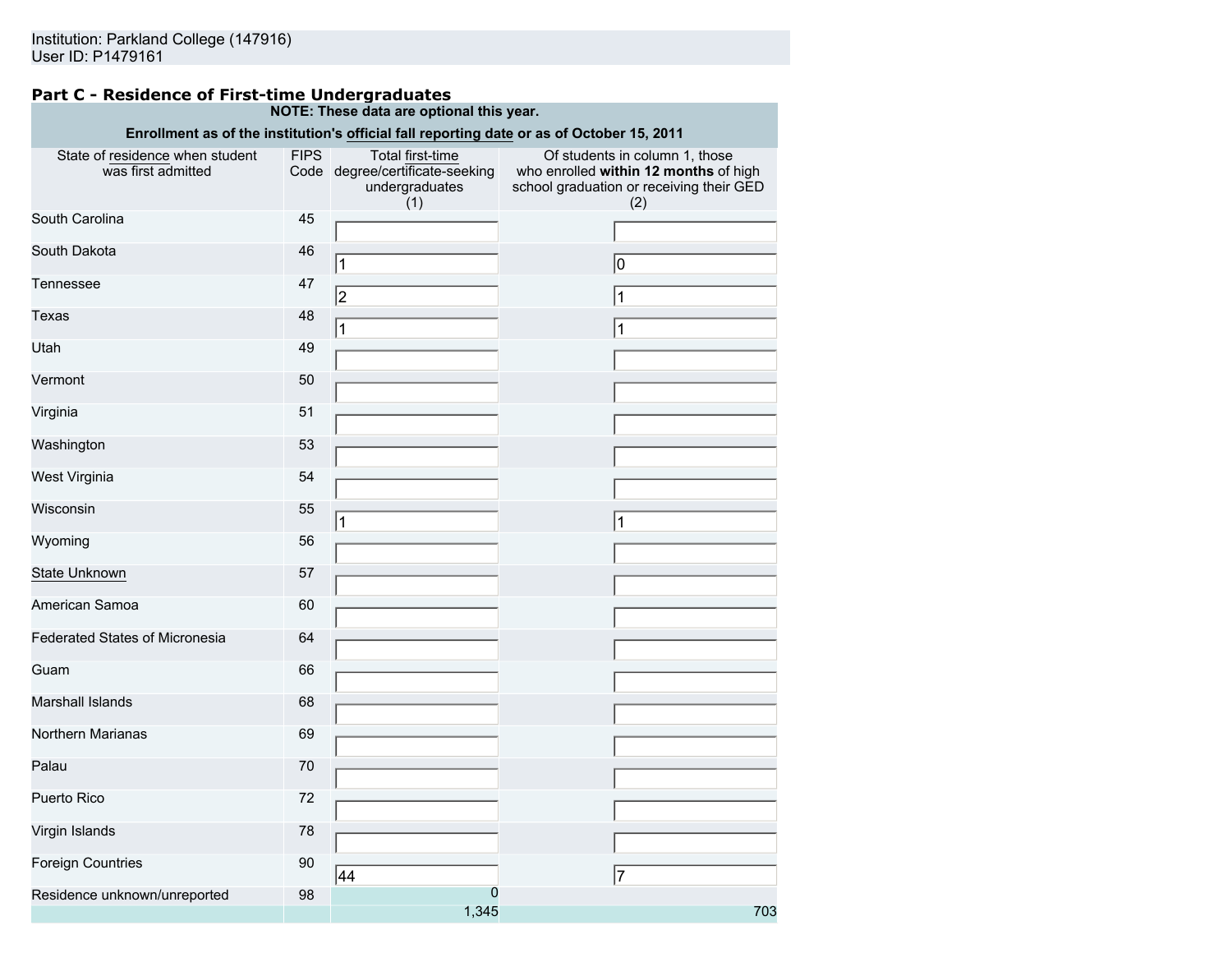**You may use the space below to provide context for the data you've reported above.**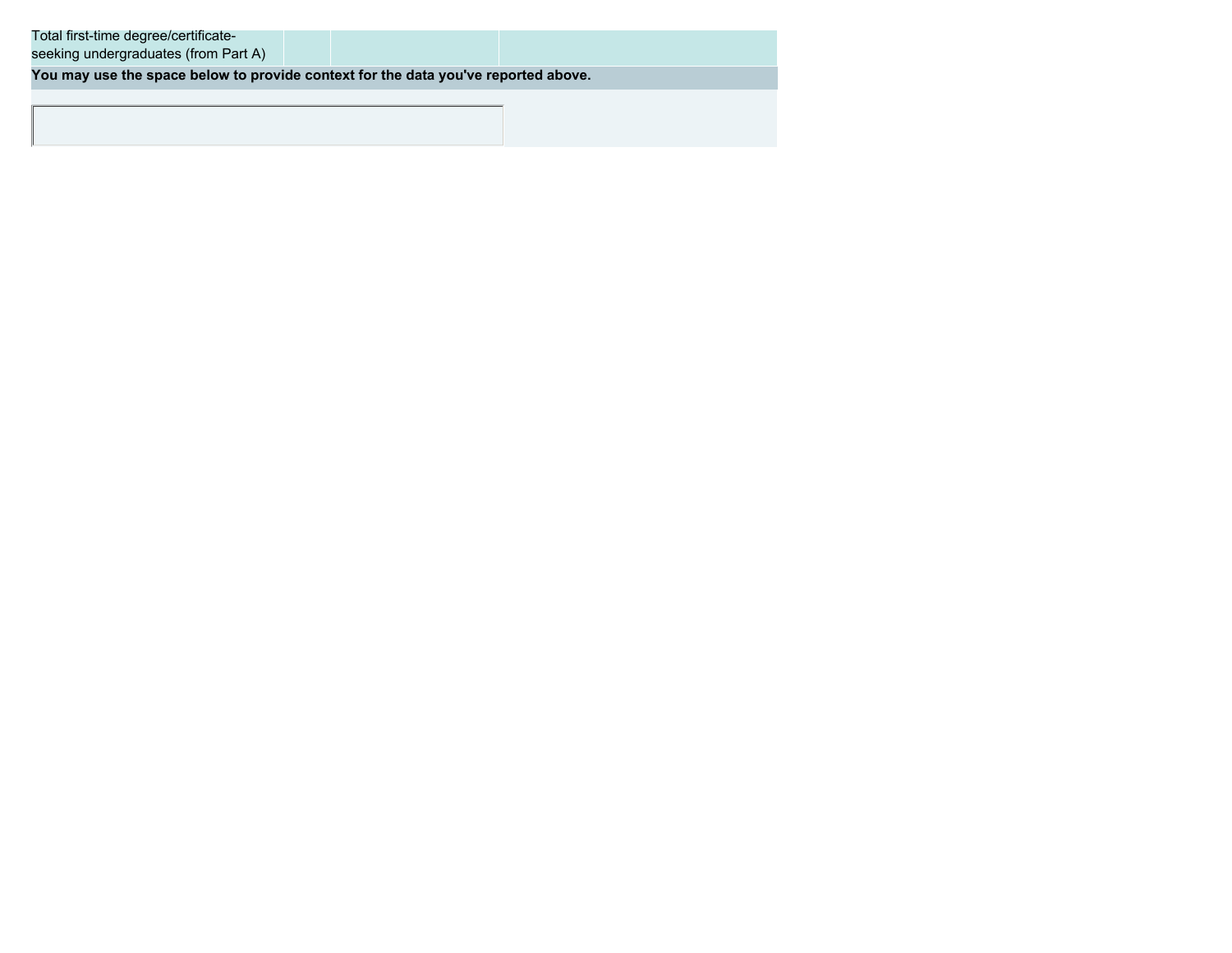# **Part D - Total Undergraduate Entering Class**

| <b>Total Undergraduate Entering Class, Fall 2011</b>                                                                                                                                                                                                              |       |
|-------------------------------------------------------------------------------------------------------------------------------------------------------------------------------------------------------------------------------------------------------------------|-------|
|                                                                                                                                                                                                                                                                   |       |
| D1 Total full-time, first-time degree/certificate-seeking undergraduates from Part A (GRS<br>cohort)                                                                                                                                                              | 740   |
| D2 Total first-time degree/certificate-seeking undergraduates (full-time + part-time) from Part<br>A                                                                                                                                                              | 1,345 |
| D3 Total transfer-in degree/certificate-seeking undergraduates (full-time + part-time) from<br>Part A                                                                                                                                                             | 353   |
| D4 Total non-degree/certificate-seeking undergraduates (full-time + part-time) from Part A                                                                                                                                                                        | 1,297 |
| D5 Of the total non-degree/certificate-seeking undergraduates displayed on line D4, the<br>number that are new to the institution in Fall 2011                                                                                                                    | 686   |
| D6 Total entering students at the undergraduate level<br>Note: This is calculated as first-time students (line D2) + students transferring to the<br>institution (line D3) + non-degree/certificate-seeking undergraduates entering in Fall 2011<br>$(line D5)$ . | 2.384 |
| D7 Percentage of undergraduate entering class represented by your GRS cohort (line D1/line<br>D6)                                                                                                                                                                 | 31    |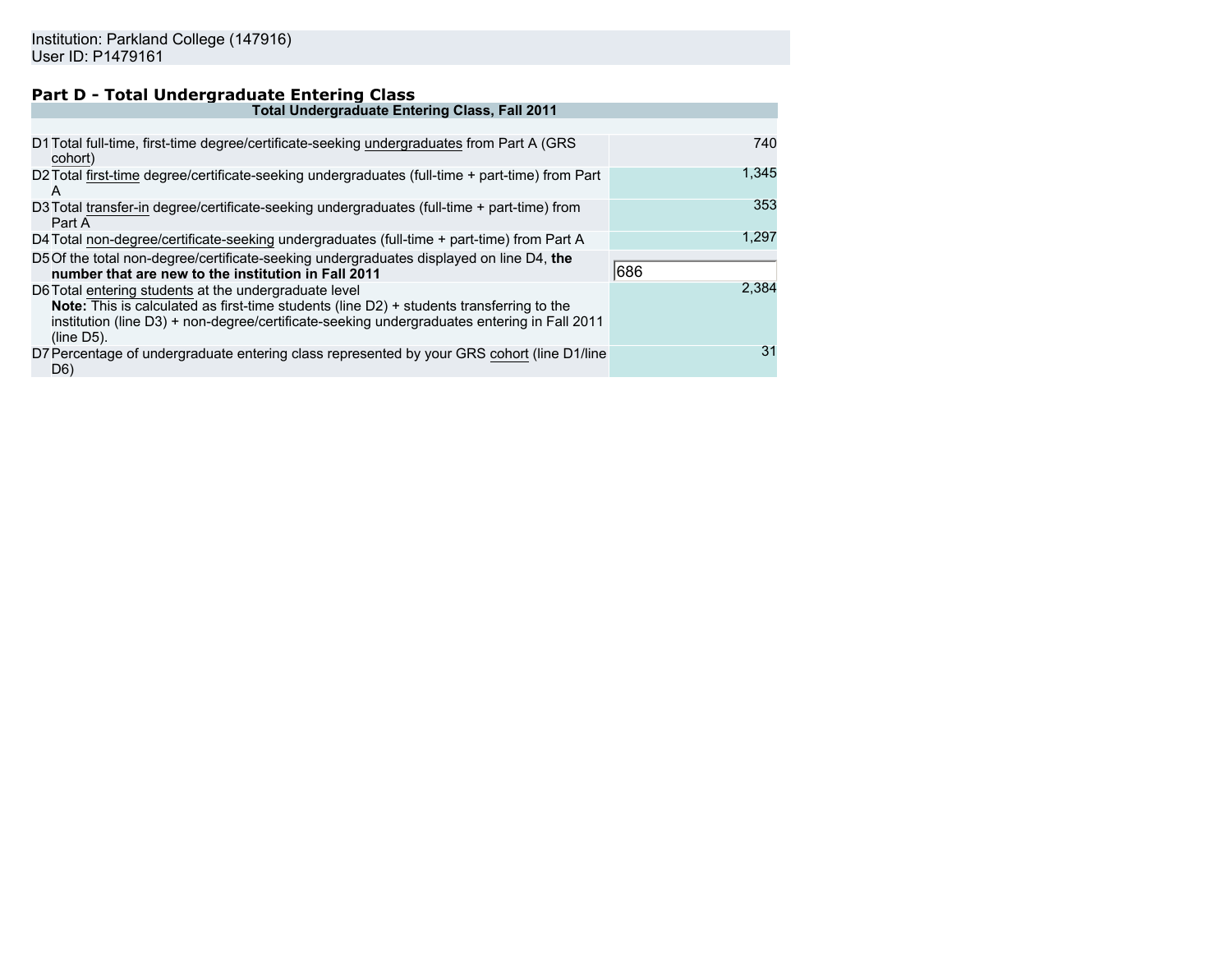# **Part E - First-Time Student Cohort Retention Rates (Full-time)**

#### **Retention Rates Full-time, First-time Degree/Certificate-Seeking Cohort from Fall 2010**

**The Fall 2010 cohort is preloaded based on data reported in the prior year Fall Enrollment survey component.**

**Academic reporters report retention data as of the institution's official fall reporting date or as of October 15. Program reporters determine the cohort with enrollment any time between August 1 and October 31, 2010 and retention based on August 1, 2011.**

**The retention rate is calculated by the system after clicking "Save" on the screen. Exclusions are subtracted from the original cohort and the resulting adjusted cohort is used for calculating the retention rate.**

#### **Retention Data Reporting Reminders:**

- Include only **full-time, first-time degree/certificate-seeking** students in this cohort.
- Determine full-time using Fall 2010 attendance status (e.g. if a student was full-time in Fall 2010, report them in the full-time cohort regardless of Fall 2011 status).
- If there are no students to report in the cohort, enter zero. Do not leave the field blank.
- Report in the exclusions box (line E2) the number of students from the cohort who left the institution for any of the following reasons: died or were totally and permanently disabled; to serve in the armed forces (including those called to active duty); to serve with a foreign aid service of the Federal Government (e.g. Peace Corps); or to serve on official church missions.

|                |                                                                                                                                          | Preloaded<br>cohort |     |     | Prior year<br>data (Fall<br>2009<br>cohort) |      |
|----------------|------------------------------------------------------------------------------------------------------------------------------------------|---------------------|-----|-----|---------------------------------------------|------|
|                | <b>FULL-TIME, FIRST-TIME COHORT RETENTION:</b>                                                                                           |                     |     |     |                                             |      |
| E <sub>1</sub> | Full-time, first-time Fall 2010 cohort                                                                                                   | 948                 | 948 |     | 899                                         |      |
| E2             | Exclusions from the Fall 2010 cohort                                                                                                     |                     | 13  |     | 15                                          |      |
| E3             | Adjusted Fall 2010 cohort (line E1 - line E2)                                                                                            |                     |     | 935 | 884                                         |      |
| E4             | Students from Fall 2010 cohort who are still<br>enrolled + students from Fall 2010 cohort who completed<br>their program as of Fall 2011 |                     | 557 |     | 546                                         |      |
| E5             | Full-time, first-time Fall 2010 cohort retention rate<br>(line $E4 /$ line $E3$ )                                                        |                     |     | 60% | 62                                          | $\%$ |

 $\bigoplus$  You may use the space below to provide context for the data you've reported above.

**These context notes will be posted on the College Navigator website, and should be written to be understood by students and parents.**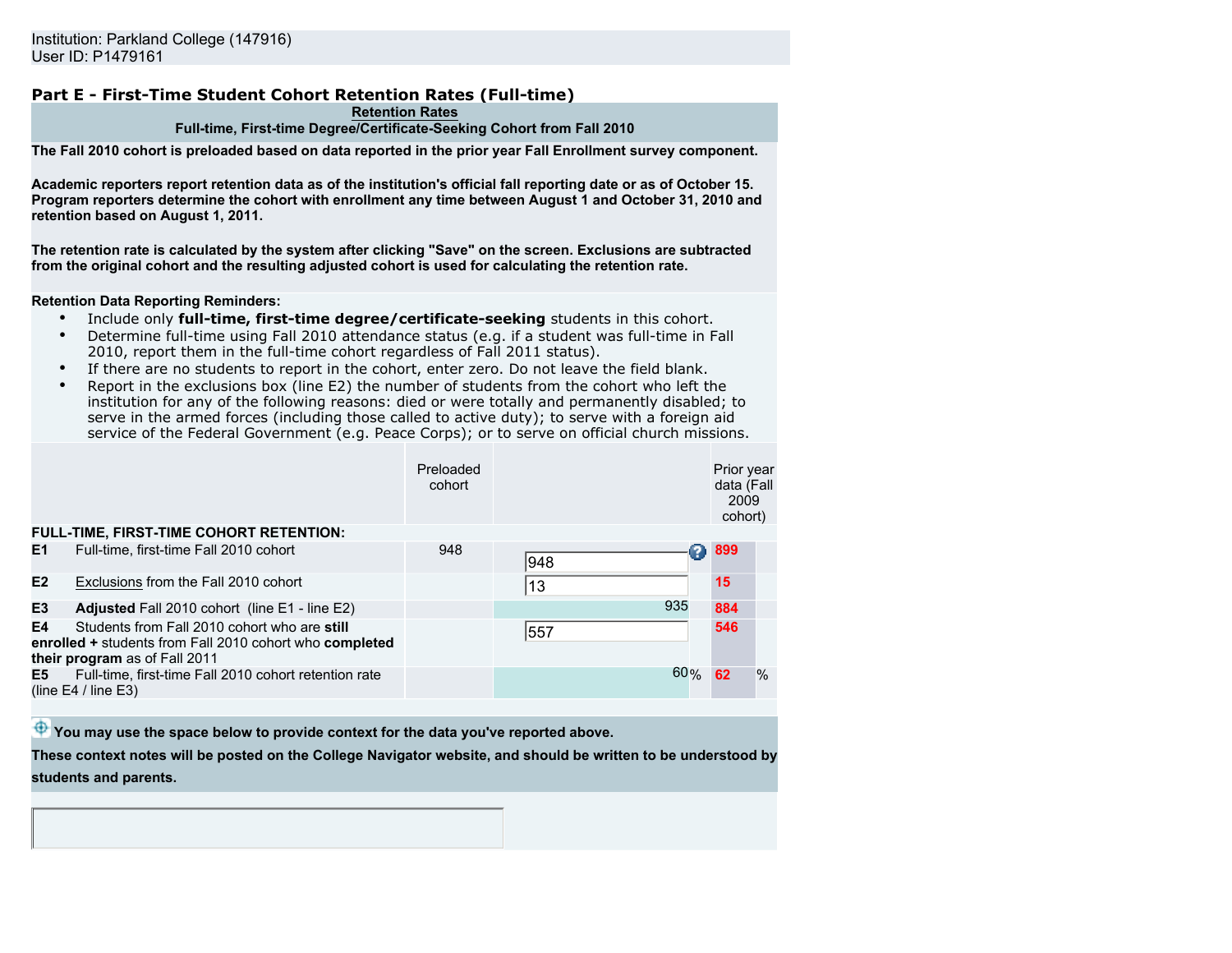# **Part E - First-Time Student Cohort Retention Rates (Part-time)**

#### **Retention Rates Part-time, First-time Degree/Certificate-Seeking Cohort from Fall 2010**

**The Fall 2010 cohort is preloaded based on data reported in the prior year Fall Enrollment survey component.**

**Academic reporters report retention data as of the institution's official fall reporting date or as of October 15. Program reporters determine the cohort with enrollment any time between August 1 and October 31, 2010 and retention based on August 1, 2011.**

**The retention rate is calculated by the system after clicking "Save" on the screen. Exclusions are subtracted from the original cohort and the resulting adjusted cohort is used for calculating the retention rate.**

#### **Retention Data Reporting Reminders:**

- Include only **part-time, first-time degree/certificate-seeking** students in this cohort.
- Determine part-time using Fall 2010 attendance status (e.g. if a student was part-time in Fall 2010, report them in the part-time cohort regardless of their Fall 2011 status).
- If there are no students to report in the cohort, enter zero. Do not leave the field blank.
- Report in the exclusions box (line E7) the number of students from the cohort who left the institution for any of the following reasons: died or were totally and permanently disabled; to serve in the armed forces (including those called to active duty); to serve with a foreign aid service of the Federal Government (e.g. Peace Corps); or to serve on official church missions.

|                |                                                                                                                                          | Preloaded<br>cohort |       |     | Prior year<br>data (Fall<br>2009<br>cohort) |      |
|----------------|------------------------------------------------------------------------------------------------------------------------------------------|---------------------|-------|-----|---------------------------------------------|------|
|                | <b>PART-TIME, FIRST-TIME COHORT RETENTION:</b>                                                                                           |                     |       |     |                                             |      |
| E6             | Part-time, first-time Fall 2010 cohort                                                                                                   | 1,536               | 1,536 |     | 173                                         |      |
| <b>E7</b>      | Exclusions from the Fall 2010 cohort                                                                                                     |                     | 72    |     | 10 <sup>°</sup>                             |      |
| E <sub>8</sub> | Adjusted Fall 2010 cohort (line E6 - line E7)                                                                                            |                     | 1.464 |     | 163                                         |      |
| E9             | Students from Fall 2010 cohort who are still<br>enrolled + students from Fall 2010 cohort who completed<br>their program as of Fall 2011 |                     | 342   |     | 60                                          |      |
| E10            | Part-time, first-time Fall 2010 cohort retention rate<br>(line $E9/$ line $E8$ )                                                         |                     |       | 23% | 37                                          | $\%$ |

 $\bigoplus$  You may use the space below to provide context for the data you've reported above.

**These context notes will be posted on the College Navigator website, and should be written to be understood by students and parents.**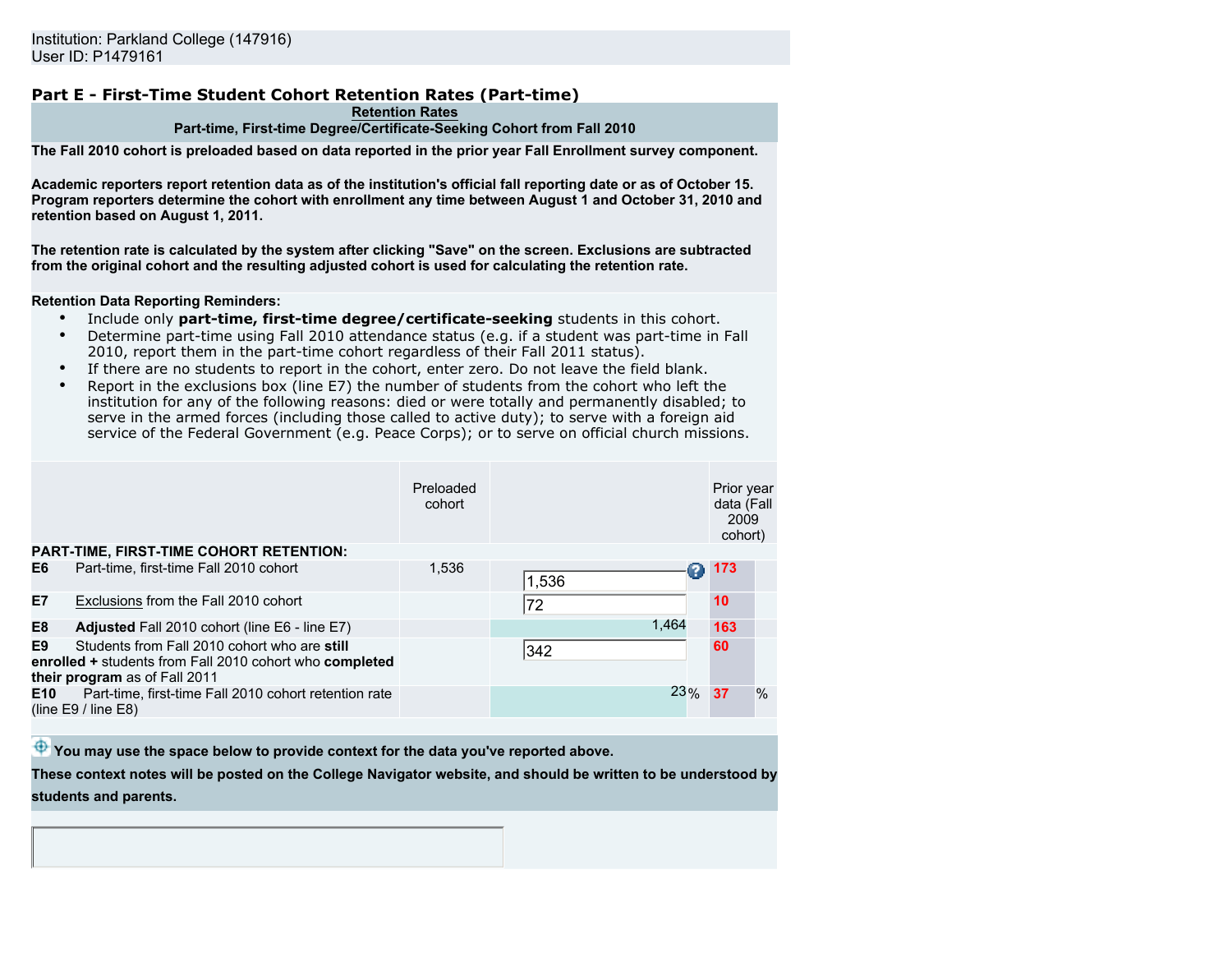Institution: Parkland College (147916) User ID: P1479161

# **Part F - Student-to-Faculty Ratio**

**Please provide your institution's student-to-faculty ratio (i.e., student-to-instructional staff) for undergraduate programs for Fall 2011. The student-to-faculty ratio and any accompanying context that is provided will be displayed on College Navigator.**

**Note: Logic in this item is similar to item I-2 from the Common Data Set data collection.**

Click here to use a worksheet to help you determine the student-to-faculty ratio

| Student-to-faculty ratio            |      |
|-------------------------------------|------|
| Student-to-faculty ratio prior year | to 1 |

 $\bigoplus$  You may use the space below to provide context for the data you've reported above.

**These context notes will be posted on the College Navigator website, and should be written to be understood by students and parents.**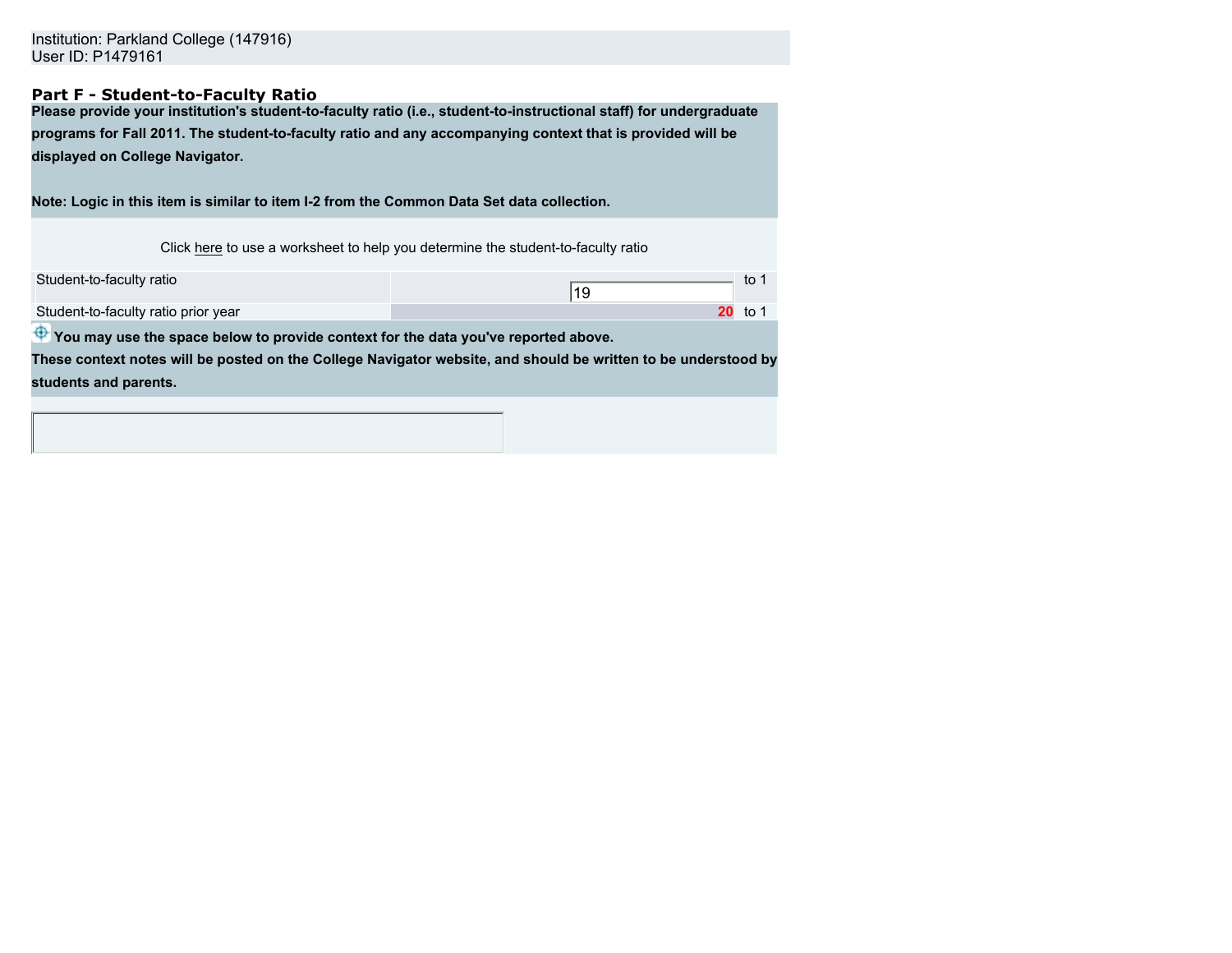Institution: Parkland College (147916) User ID: P1479161

# **Summary**

# **Fall Enrollment Survey Summary Less-Than-Four-Year Institutions**

IPEDS collects important information regarding your institution. All data reported in IPEDS survey components become available in the IPEDS Data Center and appear as aggregated data in various Department of Education reports. Additionally, some of the reported data appears specifically for your institution through the College Navigator website and is included in your institution's Data Feedback Report (DFR). The purpose of this summary is to provide you an opportunity to view some of the data that, when accepted through the IPEDS quality control process, will appear on the College Navigator website and/or your DFR. College Navigator is updated approximately three months after the data collection period closes and Data Feedback Reports will be available through the ExPT and sent to your institution's CEO in November 2012.

Please review your data for accuracy. If you have questions about the data displayed below after reviewing the data reported on the survey screens, please contact the IPEDS Help Desk at: 1-877-225-2568 or ipedshelp@rti.org.

| <b>Undergraduate Student Enrollment</b> |         |  |
|-----------------------------------------|---------|--|
| Total enrollment                        | 9,368   |  |
| Transfer-in enrollment                  | 353     |  |
|                                         |         |  |
| Student-to-faculty ratio                | 19 to 1 |  |

| <b>Undergraduate Student Characteristics</b> |       |  |  |
|----------------------------------------------|-------|--|--|
| Percent of undergraduates who are female     | 54%   |  |  |
| Percent of undergraduates who are full-time  | 37%   |  |  |
|                                              |       |  |  |
| Percent of undergraduates by race/ethnicity: |       |  |  |
| American Indian or Alaska Native             | 0%    |  |  |
| Asian                                        | 3%    |  |  |
| Black or African American                    | 15%   |  |  |
| Hispanic/Latino                              | 4%    |  |  |
| Native Hawaiian or Pacific Islander          | 0%    |  |  |
| White                                        | 57%   |  |  |
| Two or More Races                            | $0\%$ |  |  |
| Race and ethnicity unknown                   | 19%   |  |  |
| Nonresident alien                            | $1\%$ |  |  |
|                                              |       |  |  |
| Percent of undergraduate students by age:    |       |  |  |
| 24 and under                                 | 68%   |  |  |
| 25 and over                                  | 32%   |  |  |
| Age unknown                                  |       |  |  |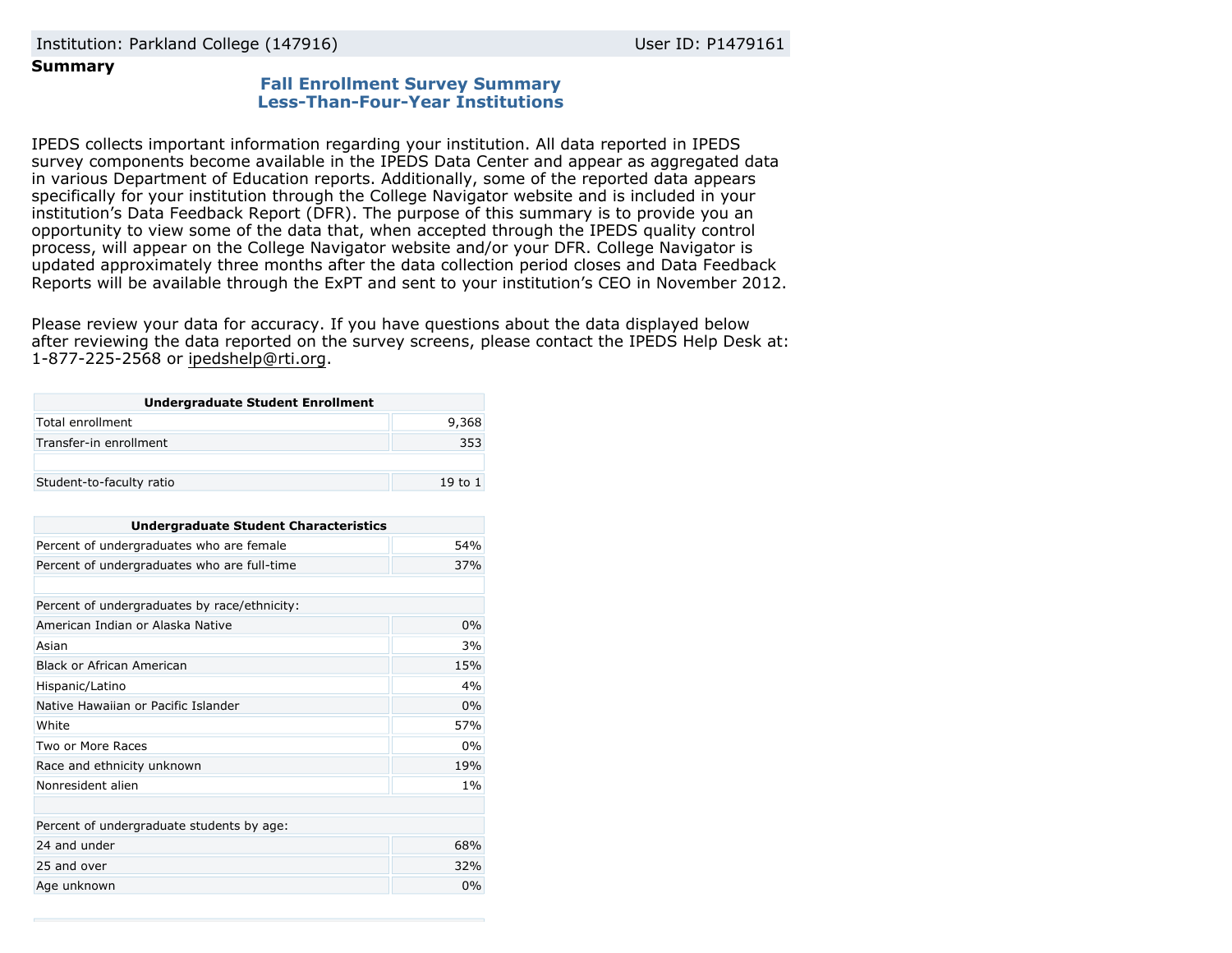| <b>Undergraduate Retention and Graduation Rate Cohort</b>       |     |  |
|-----------------------------------------------------------------|-----|--|
| First-time, full-time student retention rate                    | 60% |  |
| First-time, part-time retention rate                            | 23% |  |
|                                                                 |     |  |
| Graduation rate cohort as percent of total entering<br>students | 31% |  |